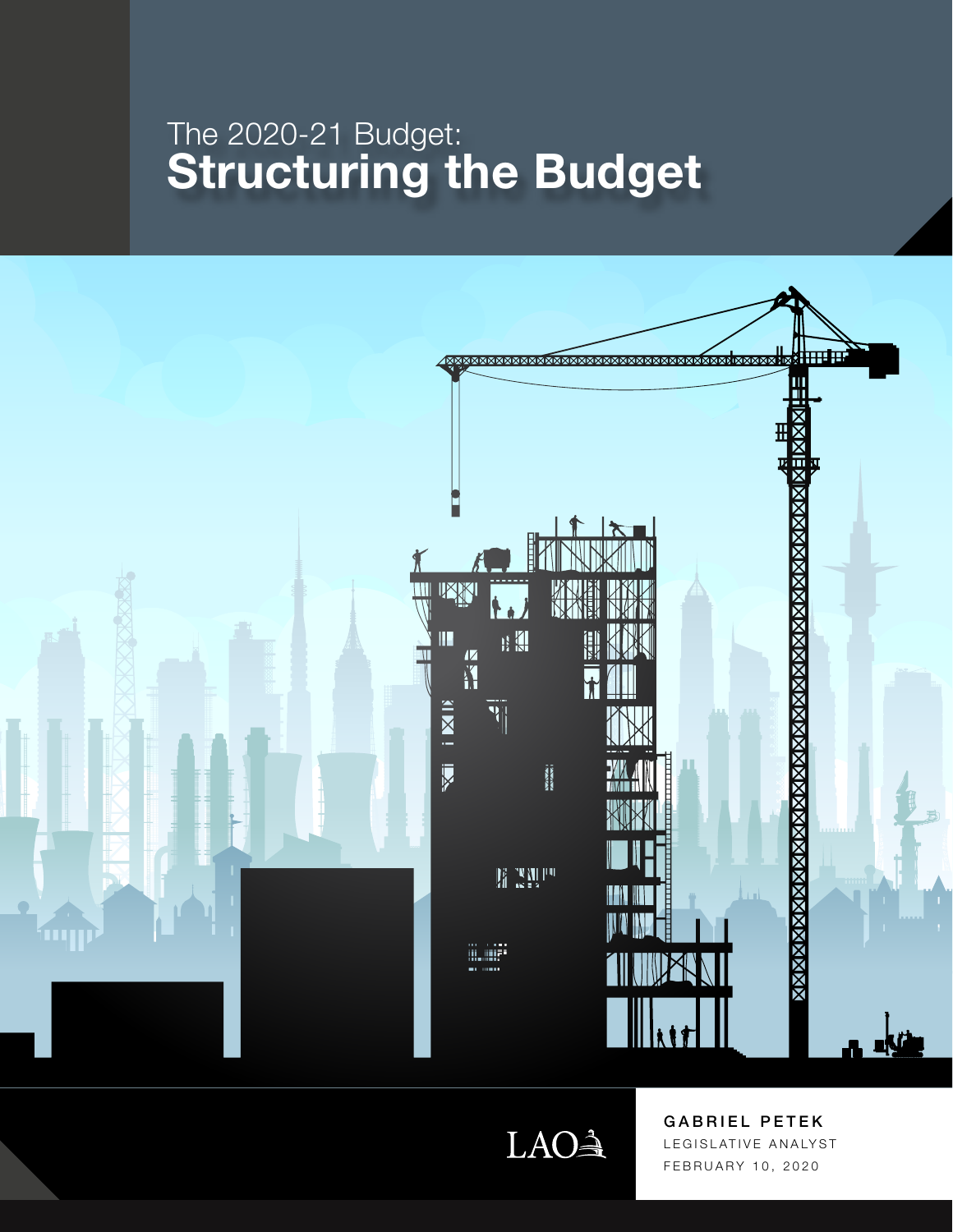2020-21 BUDGET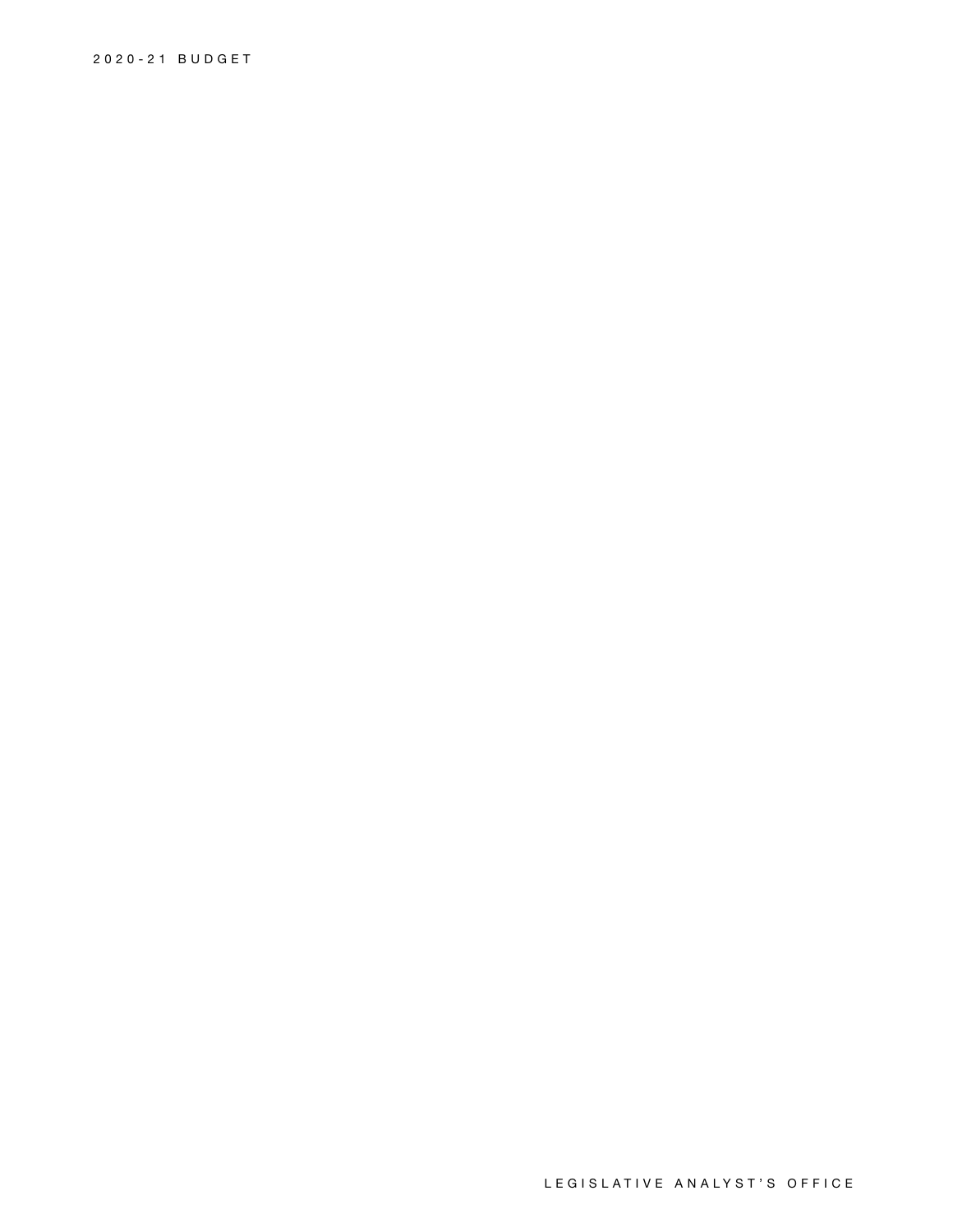# Executive Summary

*Assessing Fiscal Resilience Is an Annual Activity.* California has made significant progress in recent years to make its budget more resilient. Yet the process of achieving resilience can never be considered finished. Rather, the state must revisit its budget condition each year, update its goals, and respond to its current and unique challenges and conditions.

**This Report Responds to Unique Challenges Posed in This Year's Budget.** This report lays out a framework for evaluating the budget's structure in the context of the conditions facing the state today. In particular, this year, after enjoying a long period of economic growth, some data suggest that economic growth could slow. Moreover, the state faces a new and plausible risk to the state's budget's bottom line from federal draft regulations regarding the types of fees and taxes the state can levy on healthcare providers and payers. These regulations, if enacted, could result in billions of dollars in higher state costs.

*Two Key Tools in Budget Structure This Year.* This report considers two key tools of the budget's structure important in this context: reserves and operating surpluses. Reserves are monies set aside—like a household's savings account—that can be used to address future budget problems. Operating surpluses are the annual difference between revenues and spending. Creating a gap between anticipated revenues and planned spending creates a cushion that allows the state to absorb unexpected shortfalls in revenues or increases in costs. As the budget's multiyear condition faces risks from both economic and noneconomic sources this year, we emphasize the importance of both of these tools in this report.

*Evaluating the Governor's Proposed 2020-21 Budget Structure.* Using this framework, we evaluate the Governor's proposed 2020-21 budget structure. The Governor proposes a multiyear budget structure with small operating surpluses, which eliminates a key tool of fiscal resilience despite heightened risk. The Governor proposes the state end 2020-21 with \$20.5 billion in reserves. Deviating from the practice of recent budgets, however, the Governor does not devote any significant share of the state's estimated \$6 billion surplus to building additional reserves. This reserve level is sufficient to cover revenue losses of \$47 billion, but more reserves would be needed to prepare for a larger scenario (for example, the one that we estimated in our November Fiscal Outlook) or to protect school districts from constitutional declines in funding in a recession. We think that building more reserves or preserving a larger operating surplus would be prudent.

*Multiyear Planning Supports the State's Ability to Uphold Its Commitments.* At times, concepts like multiyear budgeting and the state's operating surplus are complex and seem abstract. Yet we do not emphasize the importance of them for their own sake. Rather, the goal of this report is to help decision makers evaluate whether or not the state can afford to keep its current obligations and to determine the extent to which the state can commit to new services. The Legislature has indicated that maintaining service levels in a recession is a key priority. Multiyear budget planning is integral to the state's ability to achieve this goal.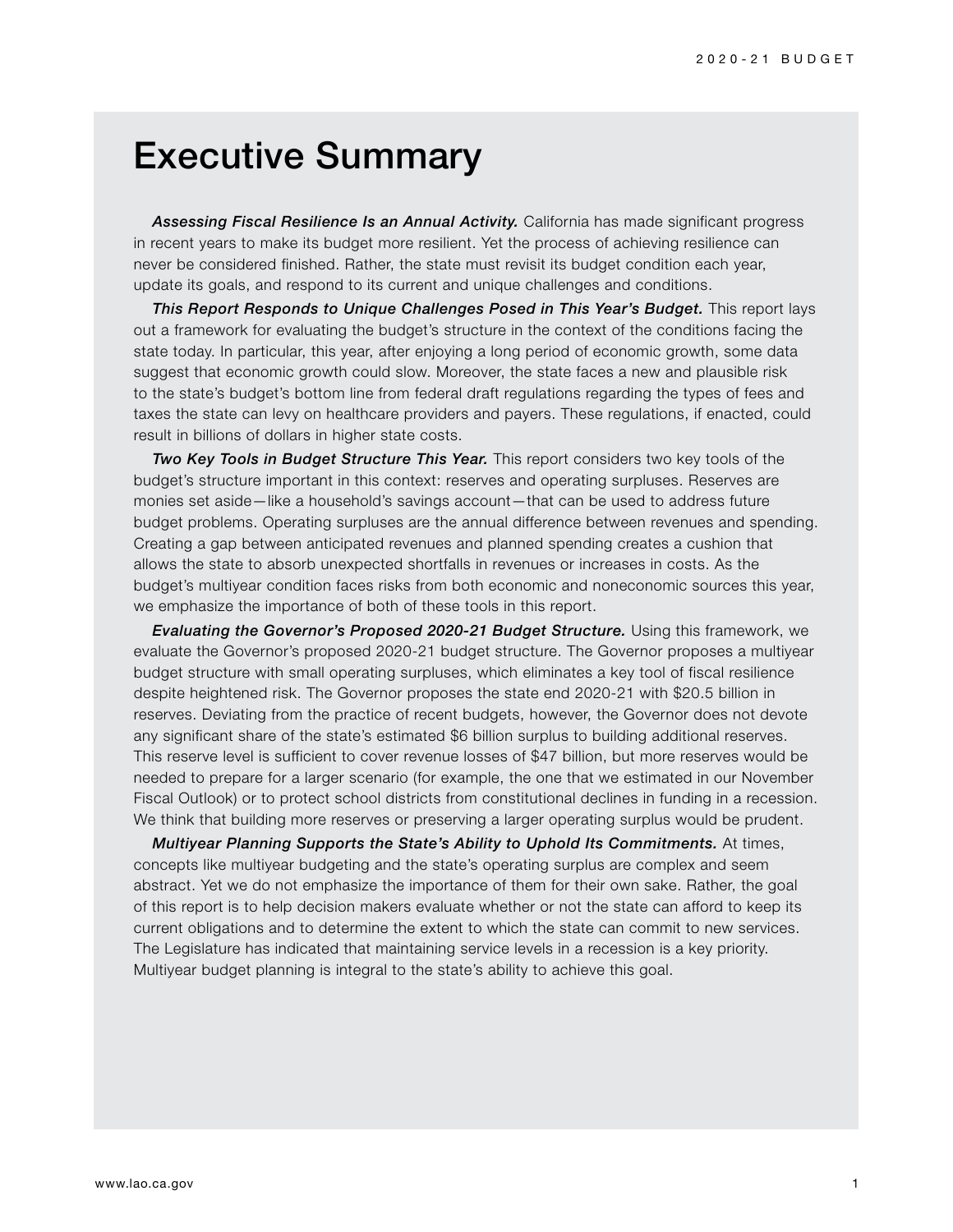2020-21 BUDGET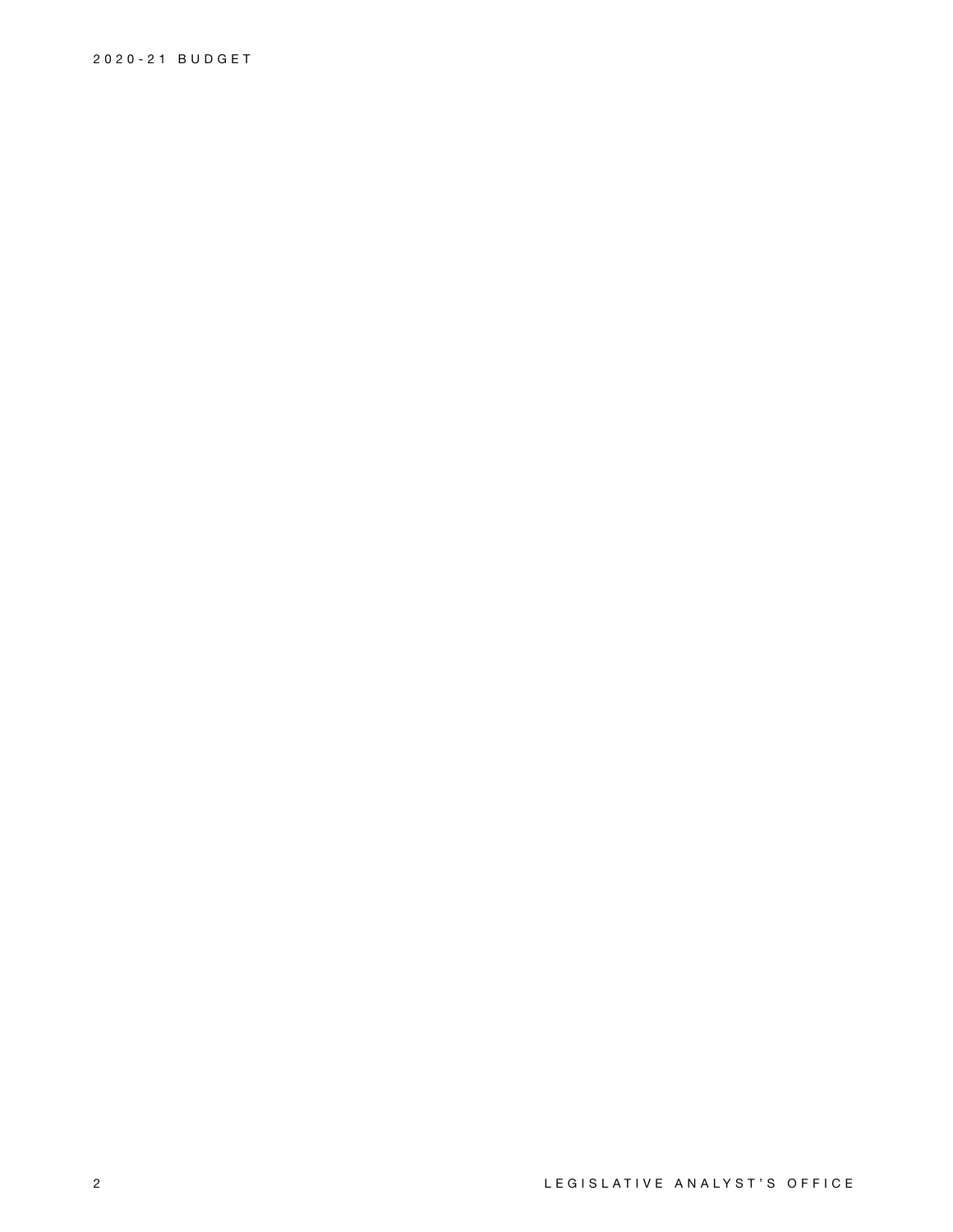# INTRODUCTION

Our office long has emphasized the importance of multiyear budget planning. Multiyear budget planning tells the Legislature whether the state can afford its current and proposed commitments based on what is known today about the economy and state costs. In a variety of contexts, we also have stressed the importance of reserves. Building reserves allows the state to maintain its spending commitments during recessions and other temporary budget problems. While reserves are the main tool to foster fiscal strength, they are not the only tool. Operating surpluses—the amount by which revenues are expected to exceed costs in the multiyear budget plan—also help insulate the state from revenue declines or unexpected cost increases.

In two of this year's budget reports—*The 2020-21 Budget: California's Fiscal Outlook* and *The 2020-21 Budget: Overview of the Governor's Budget*—we made explicit recommendations to the Legislature about maintaining an operating

surplus in this year's multiyear budget plan. We made this recommendation for three reasons. First, multiyear budget planning has become a more important part of negotiations between the Legislature and Governor. Second, certain economic data indicate the prolonged economic expansion could be weakening and we anticipate revenue growth will be slower in the coming years. Third, other noneconomic sources of risk—outside the Legislature's control—are increasingly plausible. Consequently, we urge the Legislature to be mindful of the budget's capacity to take on new commitments.

This report has two purposes. First, we lay out the basic concepts and analytical framework that we use to evaluate the budget's structure over a multiyear period. Second, we apply this framework to the Governor's proposed 2020-21 budget structure to determine whether the state is likely to be able to maintain its commitments into the future.

# KEY CONCEPTS IN MULTIYEAR BUDGETING

The California Constitution requires the Legislature to pass a balanced budget. This means the state cannot appropriate more in General Fund expenditures than are anticipated in resources. While this requirement is relatively simple in concept, it can pose a significant challenge when resources are insufficient to cover existing commitments. The remainder of this section explains the basic concepts needed to understand how the state balances the budget for the upcoming year (the budget year) and over a multiyear period (for the subsequent few years). We then explain sources of legislative flexibility over the short and long term and explain why sources of inflexibility are important to long-term planning. Figure 1 (see next page) summarizes the key terms introduced in this section.

#### **The Budget Year**

#### *Budget Process First Aligns Anticipated Revenues With Estimated Baseline*

**Expenditures.** The first step in the budget process is to anticipate how much revenue will be available for the upcoming year. This process is complex, but generally means using assumptions about how the economy is likely to perform over the coming 12 to 18 months and then using those estimates to project revenue collections. The second step compares those anticipated revenues to the level of spending required under current law. Spending under current law, which we term "baseline spending," has several components. These include fulfilling constitutional obligations, like minimum required spending on schools and community colleges; paying debt service to bond holders; and supporting the programs authorized under current law. The last component includes, for example,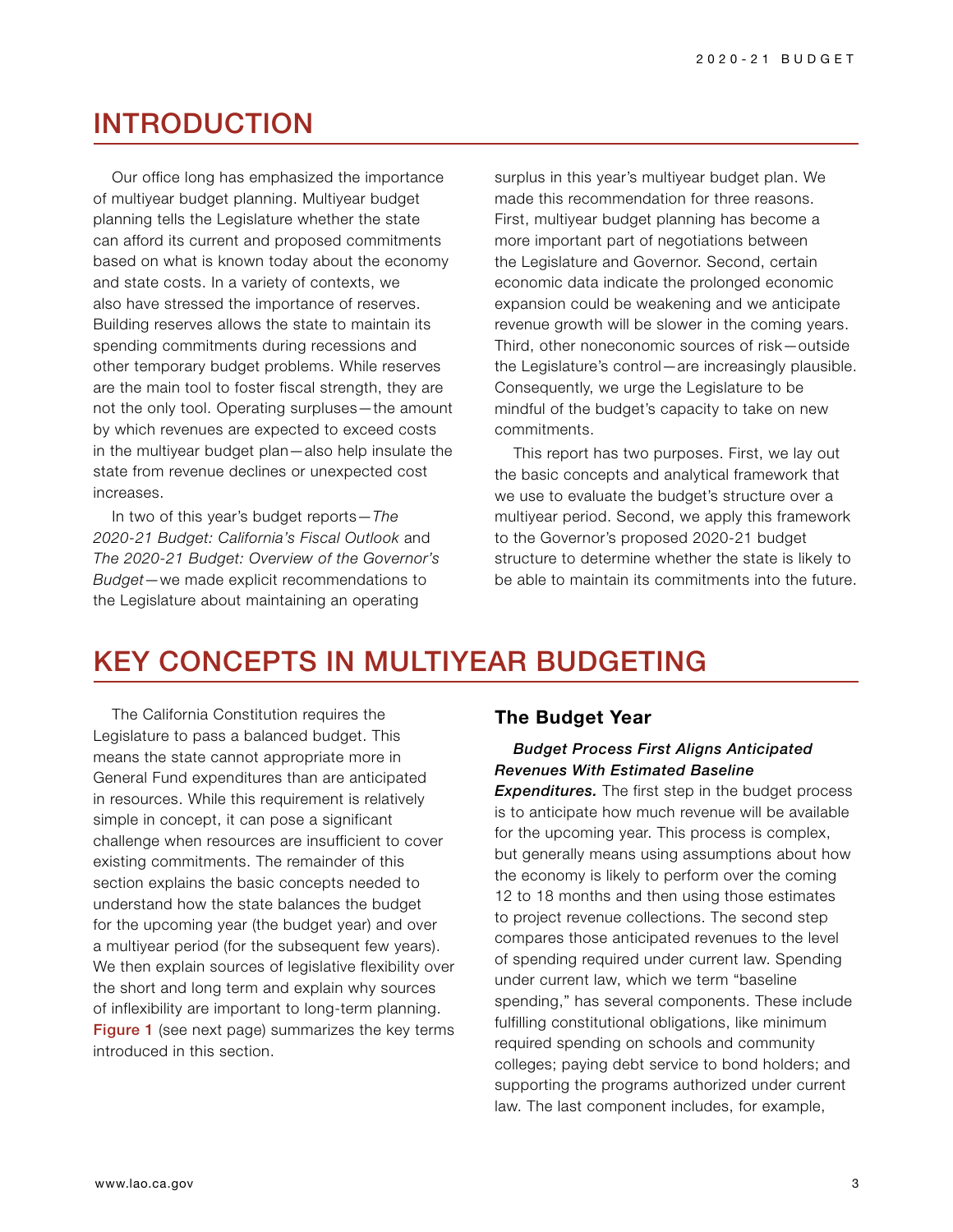#### **Figure 1**

#### **Key Terms in This Report**

| <b>Surplus</b>                                       | When projected resources available exceed estimated baseline<br>spending in the budget window. <sup>a</sup>                                                                                                                                                                                                                                                                                                 |
|------------------------------------------------------|-------------------------------------------------------------------------------------------------------------------------------------------------------------------------------------------------------------------------------------------------------------------------------------------------------------------------------------------------------------------------------------------------------------|
| <b>Budget Problem</b>                                | When estimated baseline spending exceeds projected<br>resources available in the budget window. <sup>a</sup>                                                                                                                                                                                                                                                                                                |
| <b>Revenue Loss</b>                                  | A decline in revenues compared to expectations.                                                                                                                                                                                                                                                                                                                                                             |
| <b>Operating Surplus</b>                             | When projected revenues exceed estimated baseline spending<br>over a multiyear period.                                                                                                                                                                                                                                                                                                                      |
| <b>Operating Deficit</b>                             | When estimated baseline spending exceeds projected revenues<br>over a multiyear period.                                                                                                                                                                                                                                                                                                                     |
| <b>Baseline Spending</b>                             | Spending required under current law.<br>For example:<br>• Constitutional requirements.<br>• Debt service on bonds.<br>• Authorized caseload and price changes.<br>• Existing memoranda of understanding.<br>• Costs to implement recently enacted legislation.                                                                                                                                              |
| <b>Discretionary Spending</b><br>а<br>Uncertainties. | Spending not required under current law.<br>For example:<br>• New policies or programs.<br>• Expansions to existing programs, such as increasing<br>eligibility or benefit levels.<br>• Discretionary price increases or enrollment changes.<br>• New memoranda of understanding.<br>In this case, "resources available" includes revenues and discretionary reserves held in the Special Fund for Economic |

*Reserves Are the Main Tool to Address a Budget Problem.* 

Because the Legislature must ultimately pass a balanced budget, when the state faces a budget problem, the Legislature must solve the problem using a combination of tools. The main tool for solving a budget problem is building a savings account—called a reserve. If reserves are insufficient to cover the budget problem, however, the Legislature must reduce spending, increase revenues, and/or take other actions to bring the budgeted expenditure level equal to or below anticipated revenues.

#### *A Deficit (or Surplus) Also Can Emerge After the Budget*

*Is Passed.* While the state must pass a balanced budget for the upcoming fiscal year, nothing precludes a deficit (or surplus) from emerging after the budget has been passed. Specifically, after the budget is passed in June, actual revenue performance could be weaker than anticipated. We refer

updating estimates of caseload, providing statutory price increases, and funding the costs of recently enacted legislation.

*State Will Either Face a Surplus or Deficit*  for Upcoming Fiscal Year. Figure 2 shows a simplified example of the comparison between anticipated revenues and baseline spending. As the figure shows, for the upcoming year, the state will either have:

- A surplus if anticipated revenues would exceed baseline spending. This means the Legislature will have additional discretionary resources available to allocate to any public purpose (for example, reducing revenues or increasing spending).
- A budget problem if anticipated revenues would be insufficient to cover baseline spending.

to a decline in revenue—relative to expectations as a "revenue loss." This can cause a budget problem in which case the Legislature must realign

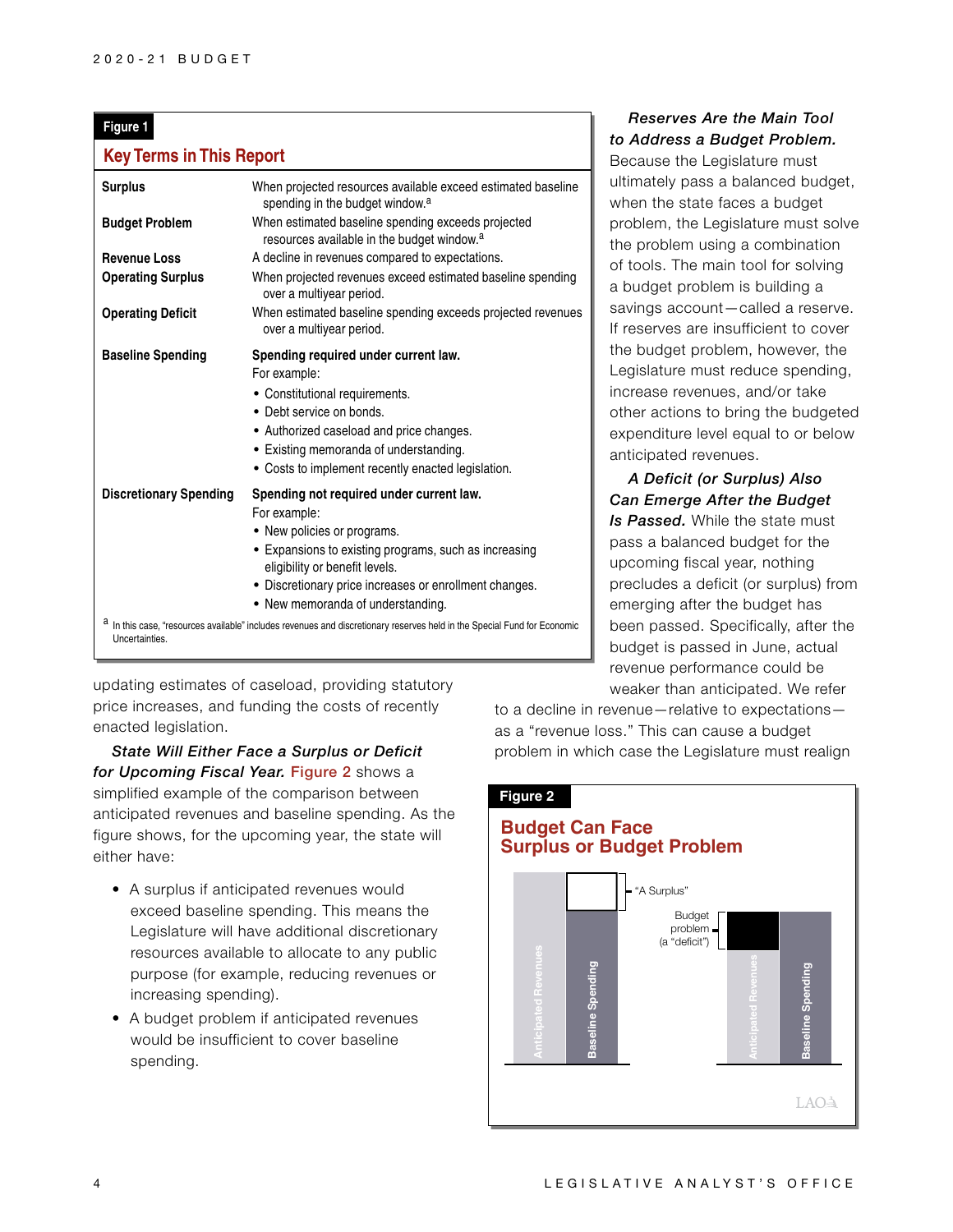revenues and spending. Similarly, the state could pass a budget that anticipates a lower level of revenues than actually occur. In this case, a surplus arises and is available for the Legislature to expend in the following budget.

#### **The Multiyear**

*State Considers Multiyear Fiscal Condition in Planning Documents.* When the state is deliberating over the structure of the budget for the upcoming year, statutes require the Department of Finance (DOF) to submit to the Legislature an estimate of the budget's multiyear condition for the three fiscal years following the budget year. (DOF must produce these estimates with the January Governor's budget, May Revision, and the June budget act. By convention, our office also produces similar estimates—using our own projections—in November and May.)

*Over a Multiyear Period, the State Can Face a Surplus or Deficit.* Even though the Legislature must enact a balanced budget for the upcoming fiscal year, the budget does not have to be balanced over a multiyear period. As a result, over a multiyear period, the state can face a deficit or surplus. Again, this calculation compares anticipated revenues to baseline expenditures. Over a multiyear period, the state could experience an:

- Operating surplus when anticipated revenue growth would exceed baseline spending growth on an ongoing basis.
- Operating deficit when anticipated revenue growth would be less than baseline spending growth on an ongoing basis.

*Uncertainty Grows With Each Year of the Forecast Period.* Estimates of the budget's condition—particularly revenues—are always subject to uncertainty. This uncertainty grows with each fiscal year of the outlook because past data become increasingly less reliable for predicting future trends. For example, our revenue estimates this year are more reliable for 2020-21 than 2023-24. As a result, the calculation of a surplus or deficit for the upcoming budget year is more reliable than the estimates for the out-years.

### **Legislative Flexibility**

The state constitution entrusts the Legislature with the power of appropriation. This means the Legislature has a great deal of constitutional authority and control over many aspects of the budget. Nonetheless, some external forces including the voters, the federal government, and the courts—have placed limits on legislative control to reduce baseline spending. We discuss the sources of constraints on the Legislature's budgetary authority in this section.

*Legislature's Short-Term Flexibility to Reduce Spending Is Relatively Constrained.* In many programmatic areas, *in the short term* (meaning over a year or two), the Legislature has relatively little flexibility to make substantial reductions to state spending. For example, there are various voter-approved constitutional requirements—like Proposition 98 (1988) and Proposition 2 (2014) that dictate minimum amounts the state must spend on different purposes. (Although in both cases the Legislature can suspend certain rules with a two-thirds or majority vote and with action by the Governor.) The Legislature's authority to significantly change jointly administered programs with the federal government—like Medi-Cal or In-Home Supportive Services—also is constrained due to federal law. Finally, in some areas—most notably corrections—various lawsuits have required the state to spend money to comply with court orders. In all of these cases, the Legislature has nearly unlimited authority to spend more than current law requires, but instead is constrained by the balanced budget requirement. Moreover, in some cases, once the Legislature takes action to spend more on a certain program—for example, by appropriating bond funds—it can create a long-term and relatively inflexible budget commitment.

*Over the Long Term, Legislature Has Much More Flexibility.* Over the *longer term*, the Legislature has more control to reduce spending. For example, the Legislature could choose not to appropriate bond funds, resulting in lower debt service costs. The state also can make different choices about benefits for future employees, affecting pension costs for decades into the future. Finally, the state can make changes to sentencing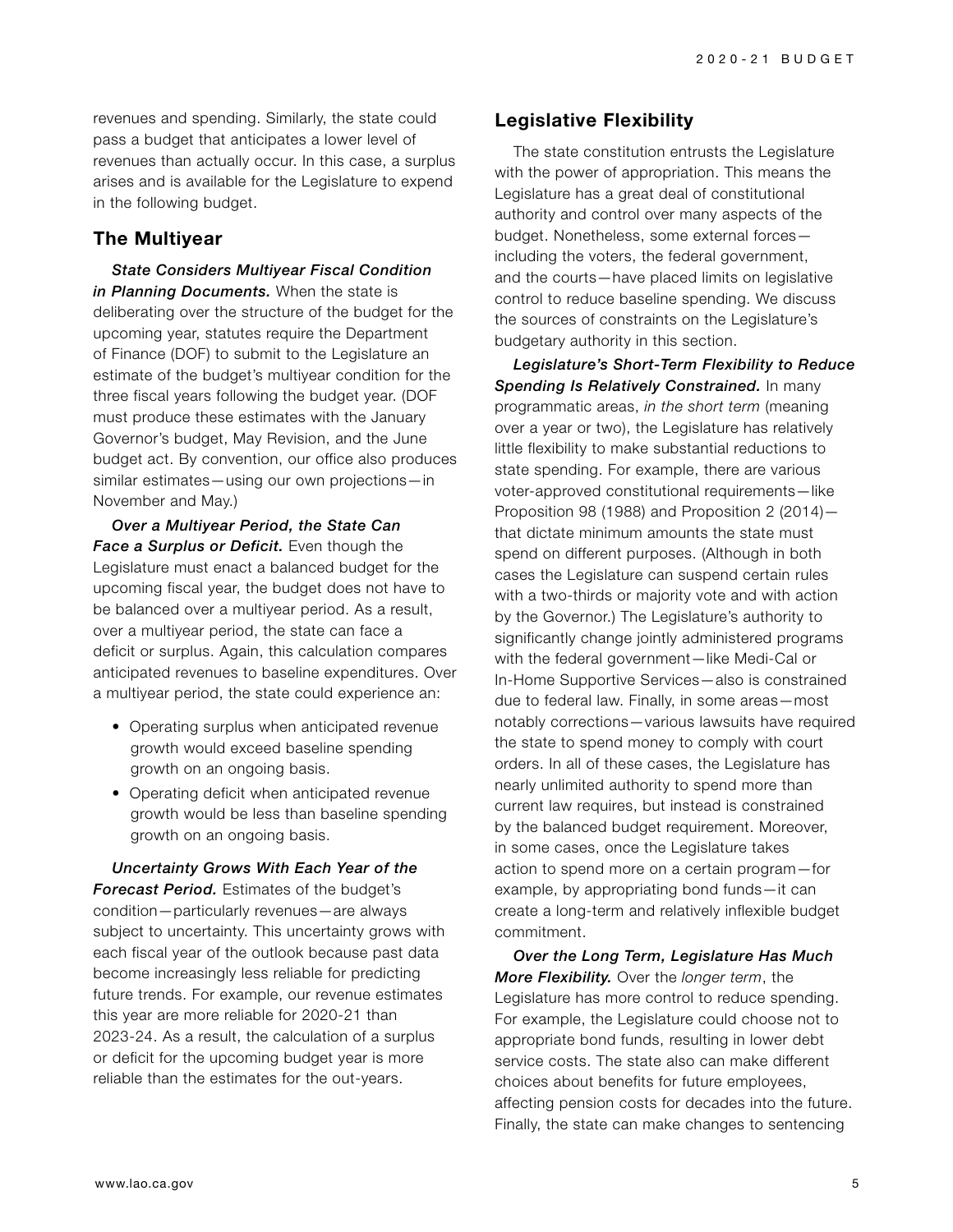laws, eventually resulting in changes to spending on corrections. These are just three examples among many.

*More Long-Term Flexibility Makes Multiyear Budgeting More Important.* The Legislature's ability to constrain cost growth over the long term, but not the short term, heightens the importance of multiyear budget planning. Anticipating future

budget problems gives the Legislature more time to address them, in ways consistent with legislative priorities. To the extent that decisions today create long-term and relatively inflexible obligations also heightens the importance of examining the multiyear effects of budget year choices. For example, past decisions to provide retroactive pension benefits created a very inflexible long-term spending requirement for the state.

# KEY ELEMENTS OF BUDGET STRUCTURE

This section of the report focuses on two key elements of the budget's structure: (1) operating surpluses and (2) reserves. This section describes how each of these are measured, discusses how they help the budget withstand—or reduce—a budget problem, and gives guidance on setting a target level for each.

# **OPERATING SURPLUSES**

The first key element in the budget's structure is the budget's operating surplus. Figure 3 illustrates how operating surpluses accrue. As the figure shows, over this hypothetical four-year period, anticipated revenues are higher than baseline expenditures. In fact, because this hypothetical shows revenues growing faster than expenditures,

the operating surplus is increasing. (If, by contrast, anticipated revenues were lower than expenditures, the state would face an operating deficit.)

*How Do We Measure the Operating Surplus or Deficit?* Both our office and DOF produce multiyear estimates of the budget's condition on a semiannual basis. These estimates use similar conventions. For example, both of our offices begin with a forecast of how we expect the economy could perform over the next few years. Using these economic assumptions, we construct estimates of anticipated revenues. (For instance, after making an assumption about wage and employment growth by industry in California, we estimate how much the state would collect in personal income tax [PIT] revenue from wages and salaries.) Then, we construct forecasts of baseline spending



growth using constitutional formulas, models of caseload and prices, and assumptions about the effects of current law. Comparing forecasted revenue growth to expenditure growth, by year, yields the estimate of the operating surplus or deficit.

*Maintaining an Operating Surplus Reduces Potential Budget Problems.* Planning for an operating surplus creates a "cushion" to absorb potential revenue losses. In particular, over the course of the multiyear period, revenues will be higher or lower than anticipated. If revenues are lower than expected and the state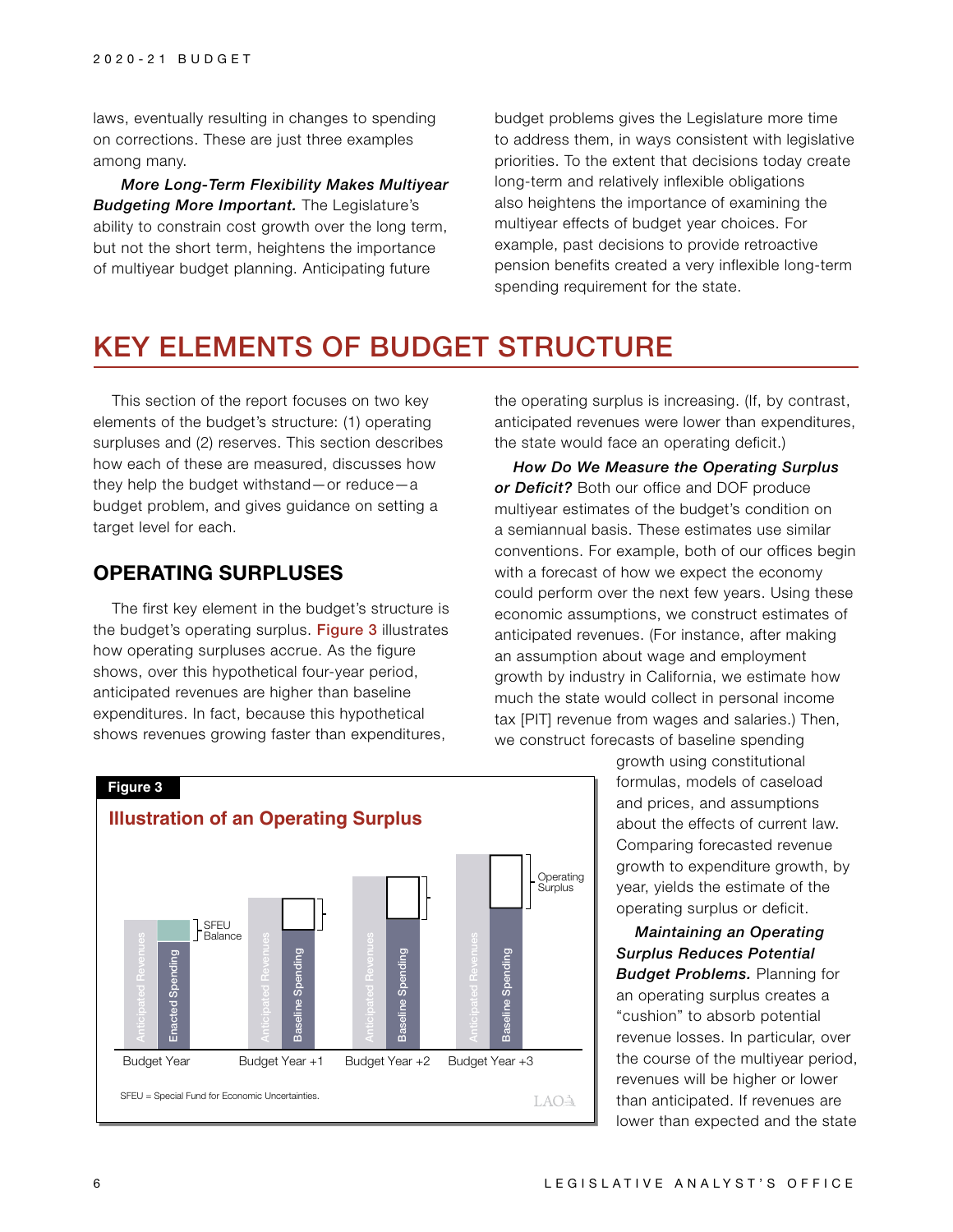has an operating surplus, the reduction to revenue might not result in a budget problem. Conversely, if the state has no operating surplus, any decline in revenues results in a corresponding budget problem. Figure 4 illustrates how this works.

While revenues most often are revised downward when the state is experiencing a recession, downward revisions can occur during economic expansions as well. For example, the 2016-17 budget anticipated General Fund revenues (excluding transfers) would total \$124.2 billion for that year. That estimate was ultimately too high by about \$1 billion, with actual revenues in 2016-17 now estimated to be \$123.4 billion. (For simplicity, this example uses budget year estimates, but the same logic also applies to out-year revenue estimates, which are subject to even more uncertainty.)

### **Determinants of Operating Surplus**

*Underlying Growth of Current Revenue Structure.* The first determinant of the operating surplus is the rate at which revenues are expected to grow. The PIT is the largest revenue source in the state General Fund and grows relatively quickly when the economy is expanding. During a recession, however, PIT collections can decline precipitously. In recent years, with growth in wages and financial assets outpacing growth in other sectors and increases in marginal PIT rates, California's revenue system has benefited from relatively fast revenue growth.

*Underlying Growth of Baseline Spending.* The second determinant of the operating surplus is the growth rate of baseline spending. (As noted in Figure 1 on page 4, baseline spending is the cost to maintain state services authorized under current law.) Some programs within the budget can grow relatively quickly (for example, some health programs), but others grow more slowly (for example, corrections as inmate population growth has slowed or declined). Programmatic growth also can depend on a variety of factors, like demographic trends and economic conditions.

*Budget Choices.* Each legislative decision about the budget has an effect on the budget's multiyear

**Figure 4**

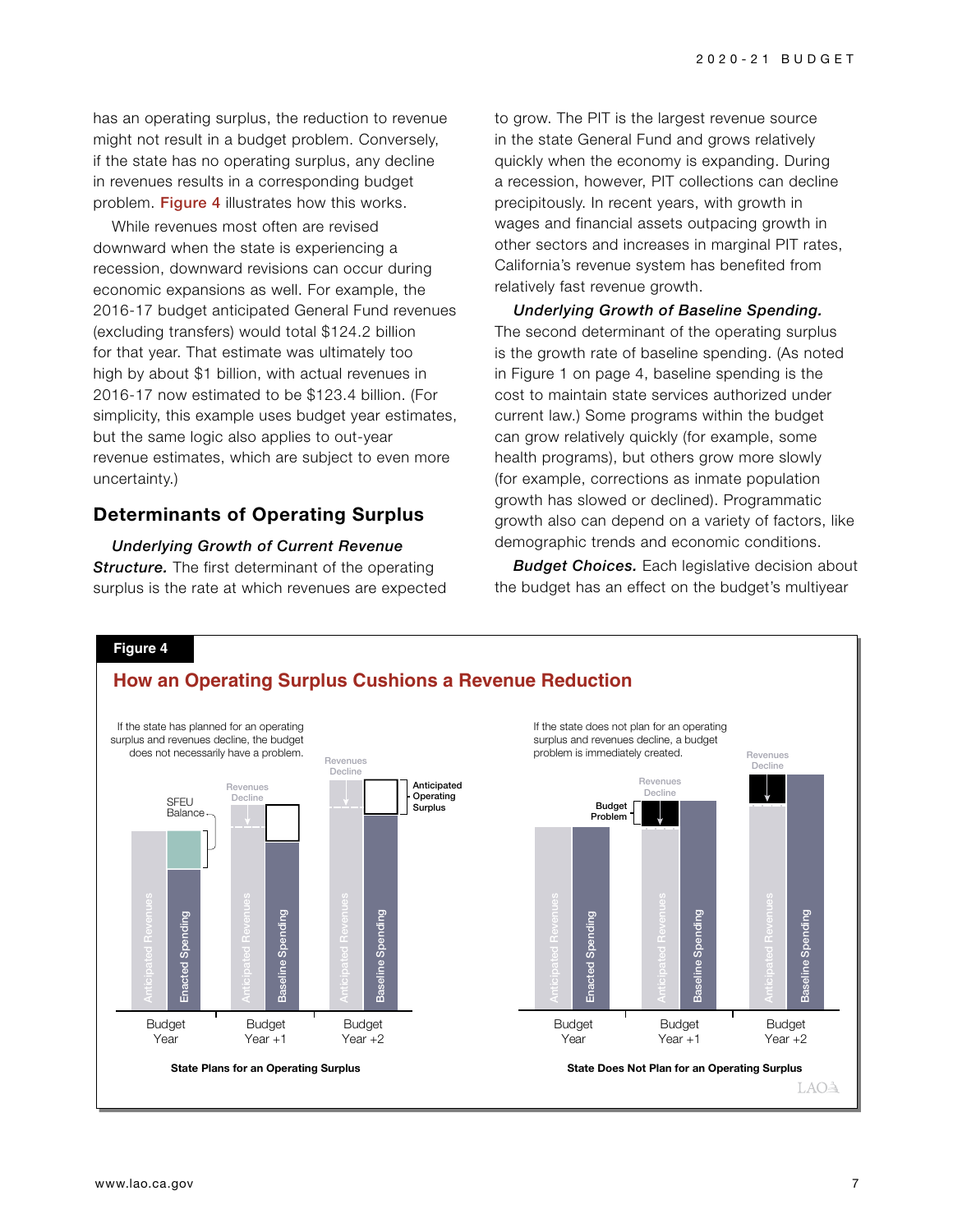condition and—as a result—on the operating surplus. Generally, these fall into two categories:

- *One-Time Spending and Revenue*  **Decisions.** Spending and revenue decisions that are one time (that is, only authorized for one year) or temporary (authorized for a set period of years) expire. To continue, they must be reauthorized by the Legislature. A choice to allocate resources on a one-time basis spends down the surplus for the budget year. but leaves the operating surplus intact.
- *Ongoing Spending and Revenue Decisions.* Commitments that are made on an ongoing basis are indefinite. Once made, ongoing expenditures will continue unless the Legislature takes action to end them. As such, an ongoing choice in one budget year becomes part of "baseline" spending and revenue in future budgets. In general, a choice to allocate resources on an ongoing basis will reduce the operating surplus by a like amount. Similarly, a choice to increase revenues on an ongoing basis would increase the state's operating surplus.

Perhaps counterintuitively, there are one-time and ongoing spending decisions that can result in higher operating surpluses. Examples of these choices are included in the nearby box.

#### **Setting an Operating Surplus Target**

We suggest the Legislature consider an operating surplus target at the beginning of each legislative budget process. This target helps set the structure for the state's budget and can form an overarching guide for decision-making as the Legislature evaluates individual budget proposals. This target must be revisited each year because its level should depend on a variety of moving factors. These factors are:

- *Expected Revenue Growth and Level of Uncertainty.* While our revenue estimates are always subject to uncertainty, uncertainty is greater in some circumstances. For example, when economic signals suggest revenue growth could be weaker than the current consensus view—as was the case in November—we advise targeting a larger operating surplus.
- *Expected Baseline Spending Growth and Level of Uncertainty.* In general, uncertainty about baseline spending is caused by factors outside of the Legislature's control. For example, if the Legislature has reason to believe choices by the federal government or courts are likely to result in higher expenditures than currently assumed,

# **Examples of How Budgetary Choices Can Result in Higher Operating Surpluses**

**Paying Down Debt Can Increase the Operating Surplus.** The 2019-20 budget focused on paying down state debts—in particular, making supplemental pension payments—as a key tool to improving the budget's multiyear balance. These supplemental payments reduce the state's unfunded liabilities, thereby reducing future annual payments to the pension system and reducing costs over a few decades. Taken alone, this action increases the state's operating surpluses because it reduces costs over the long term.

*Other Actions Also Can Increase Operating Surpluses.* There are other ways the state can achieve long-term savings and thereby increase the operating surpluses. For example, in the past the state has achieved state savings by shifting costs to other entities, including other governments and individuals. Other policy changes aim to lower state costs by reducing the average cost per unit of services—that is, by improving efficiency. Finally, the state can try to reduce costs over the long term by providing services that aim to reduce poverty, improve health outcomes, or avoid natural disasters, among others.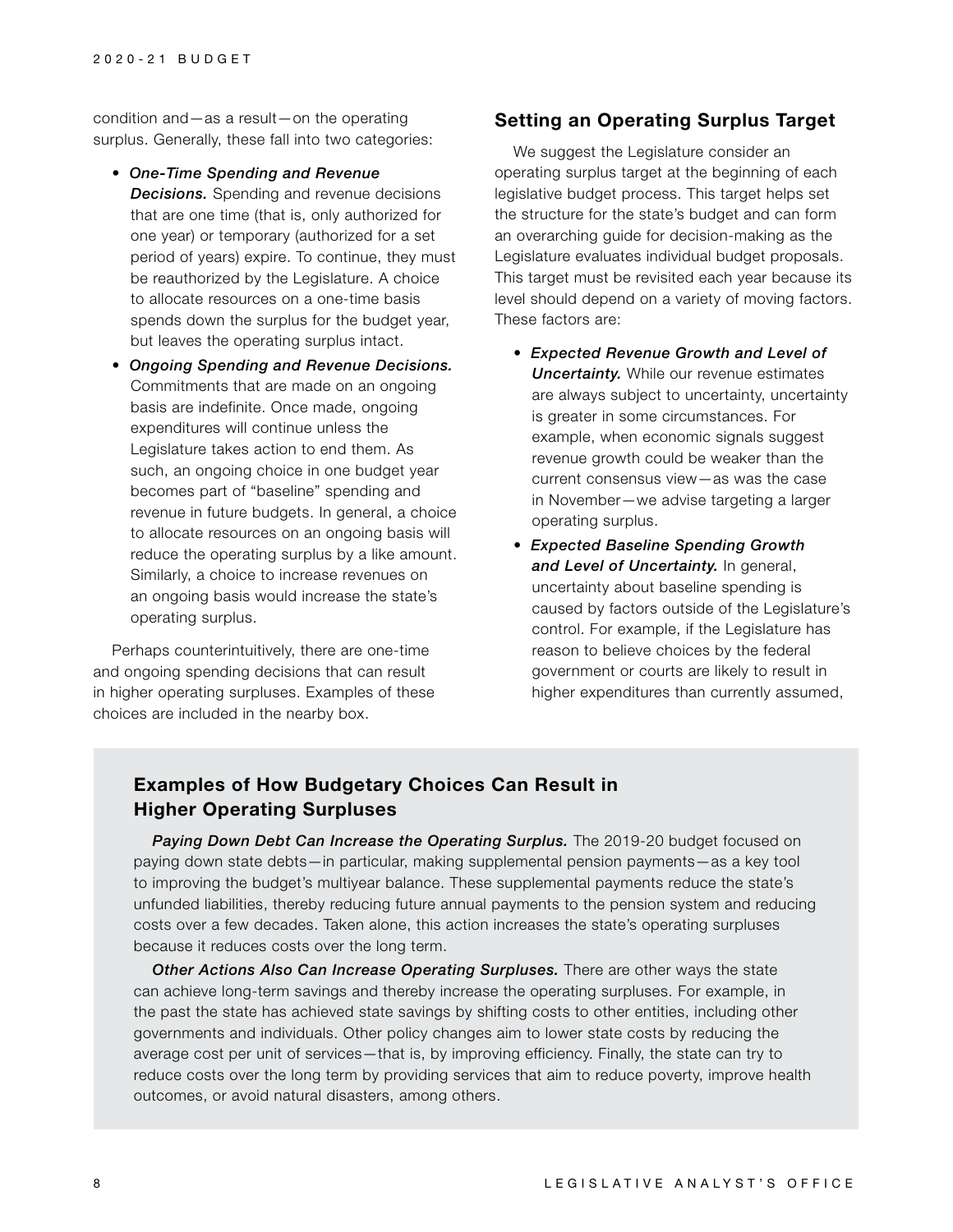we advise setting the operating surplus at a higher level.

• *Balancing Current Needs Against Future Needs of the State.* Maintaining an operating surplus poses a trade-off. Forgoing spending today to maintain an operating surplus limits the Legislature's ability to address current priorities. In some cases the Legislature will prefer to address some programmatic needs today. As such, choosing a target operating surplus often means balancing the state's current needs with its expected future needs.

*Limitations of Multiyear Planning.* Multiyear budget estimates in general—and operating surplus targets in particular—are only a reliable tool to the degree they are executed with fidelity. Making unrealistic or unsupported assumptions about revenues or spending growth—either too high or too low—renders both exercises less meaningful or even counterproductive. This is one of the key reasons our office scrutinizes the estimates and assumptions implicit in the administration's multiyear estimates. It is also the reason we produce our own semiannual, independent multiyear estimates.

# **RESERVES**

The second key element of the budget's structure is the state's savings account—reserves. Reserves are key to the state's ability to address a budget problem. As discussed earlier, budget problems arise when revenues are expected to be insufficient to cover baseline spending in a particular fiscal year.

*Budget Problem Likely Will Emerge as a Result of a Revenue Loss.* Recessions are the most common reason that large budget problems occur. In a recession, revenues decline due to reduced economic activity. Despite this economic slowdown, absent policy changes, much of the state's spending base continues to grow. This revenue loss often creates a budget problem in the tens of billions of dollars over multiple years. Figure 5 illustrates this concept. However, recessions are temporary. When they end, revenues begin to grow again. With good fiscal

decision-making, the related budget problems will eventually dissipate.

*Budget Problems Also Can Arise as a Result of Ongoing Imbalance.* Budget problems, however, are not always the result of temporary circumstances. Budget problems also can emerge when the underlying structure of the budget is misaligned. For example, if the state consistently commits more to spending than it is expected to receive in revenues, a budget problem will occur.

*Reserves Are the Main Tool for Addressing*  **Temporary Budget Problems.** By functioning like a savings account, reserves help the Legislature address a budget problem. Figure 6 (see next page) shows this point. When revenues are growing and are anticipated to exceed baseline spending, the state can set monies aside in a reserve. When revenues fall below baseline expenditures, reserves can be withdrawn to reduce the need for budget cuts. Because reserves are limited, they should only be used for budget problems that are expected to end—for instance, when the economy recovers. Using reserves to cover a budget problem that resulted from an ongoing structural issue would deplete the state's savings account without addressing the underlying problem.

*Reserves Work in Tandem With Operating Surpluses to Protect the Budget's Condition.* Reserves and operating surpluses work in tandem to improve the budget's condition. First, an operating surplus cushions the revenue loss,

# **Figure 5**

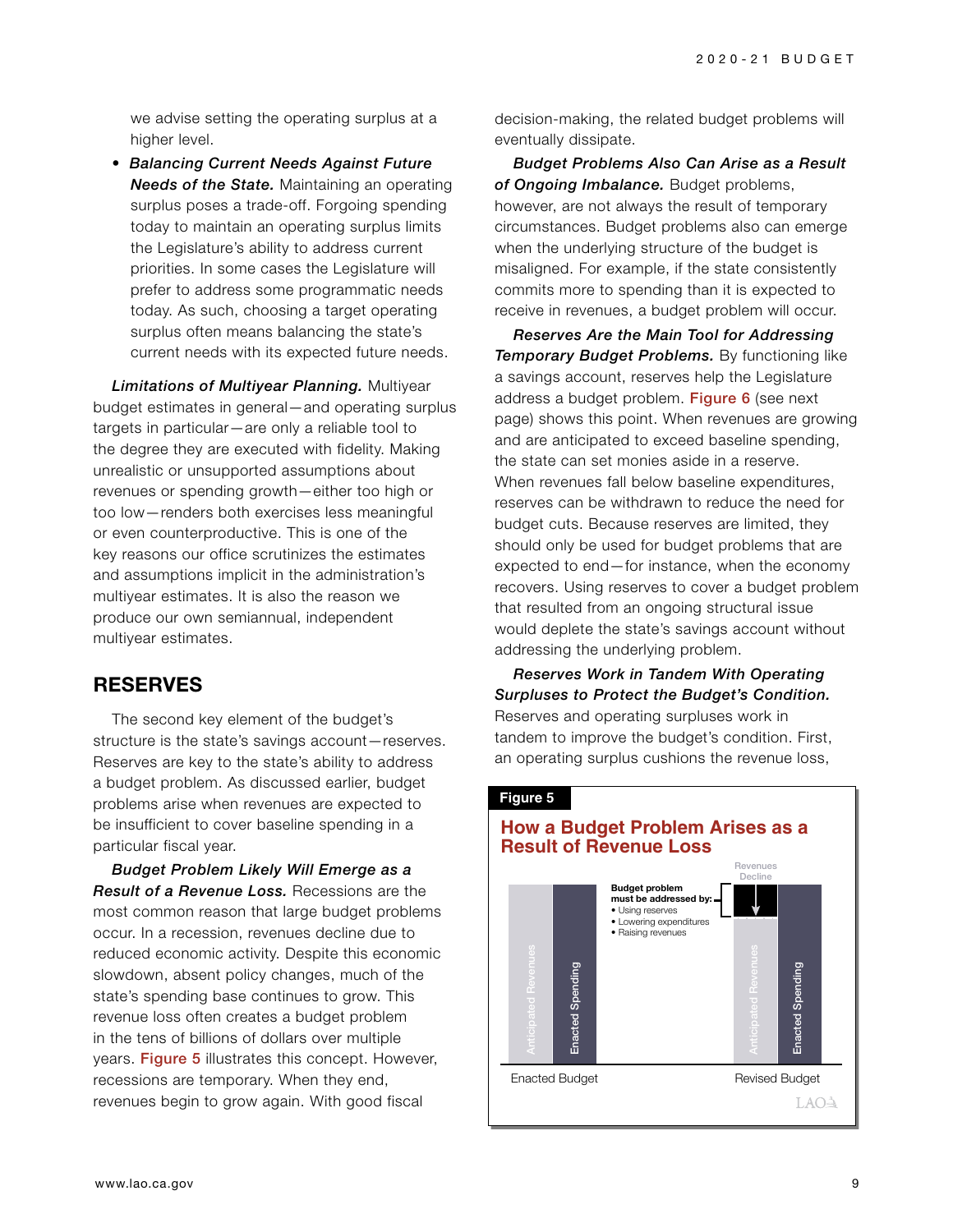

resulting in a smaller budget problem. Then, reserves can be used to address a budget problem that remains. Figure 7 has an illustration of how this works. While these tools are both important, they are not equivalent. Unlike an operating surplus, reserves are not subject to measurement error. In fact, once reserves are deposited into an account they are certain. This is one of the reasons that we say reserves are the main tool for creating a more resilient budget.

*California's General Fund Reserves.* The state has three major General Fund reserves:

(1) the Budget Stabilization Account (BSA), (2) the Special Fund for Economic Uncertainties (SFEU), and (3) the Safety Net Reserve. The BSA is the state's general purpose constitutional reserve and it is governed by the rules of Proposition 2. The Legislature is limited in when it can access these constitutional BSA deposits. The state's other primary general purpose reserve account is the SFEU. Unlike the BSA, the Legislature has wide discretion to use the funds in the SFEU for any public purpose. The nearby box describes how the SFEU works in more detail. Finally, the Safety Net

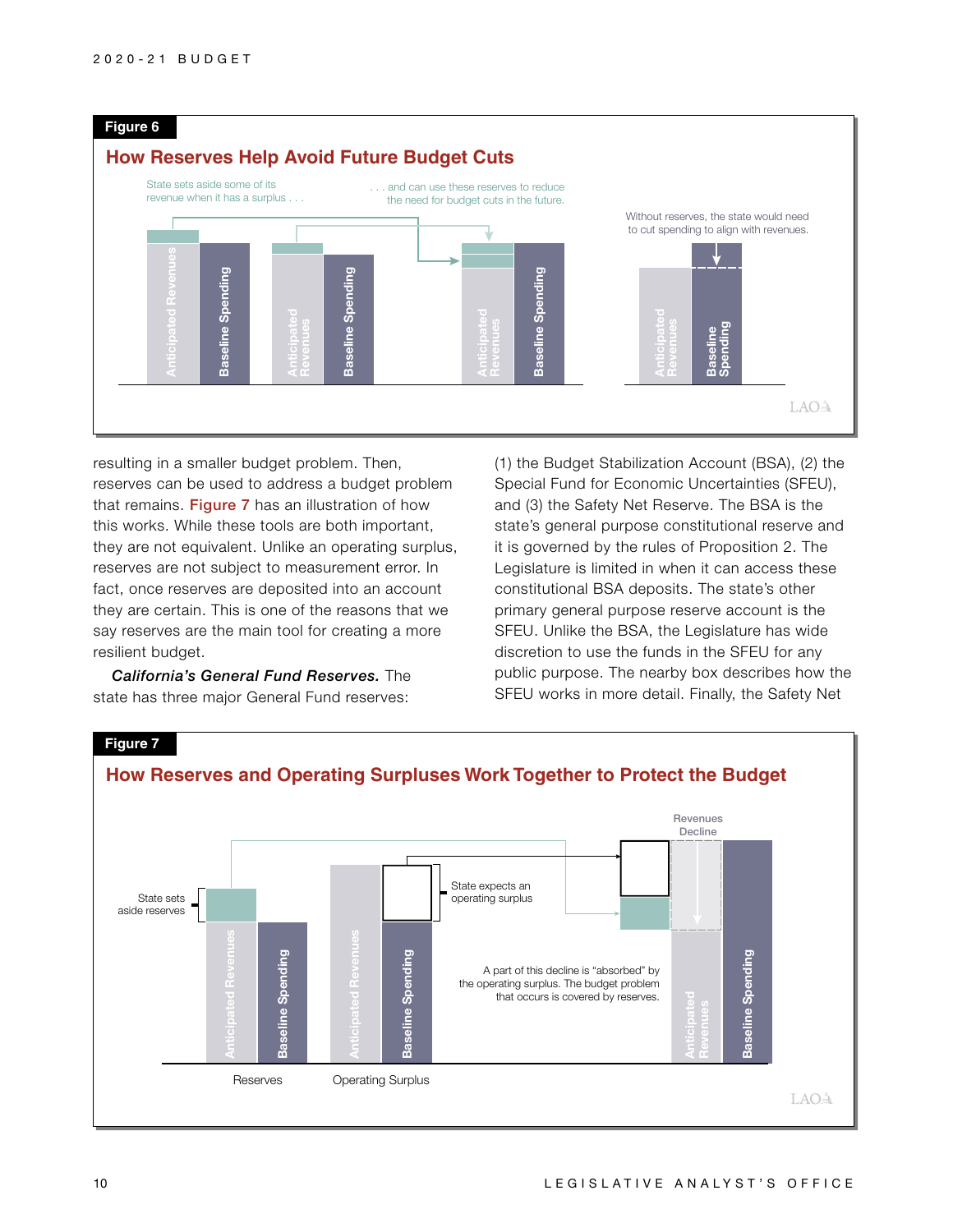Reserve was created in 2018-19 to fund the future costs for two means-tested programs in the event of a recession.

### **Setting a Reserve Target**

*Considerations for Setting a Reserve Target.* We always recommend the Legislature begin its budget deliberations by setting a target level for reserves. There is no one single, ideal target. Rather, the target should change from year to year depending on certain factors. Those are:

- *Size of the Revenue Loss.* We suggest the Legislature first consider the size of the revenue loss for which it wants to prepare. Revenue losses can be larger or smaller depending on a few different factors. For example, for a revenue loss resulting from a recession, the key factors are the timing, severity, and length of that recession. To be prepared for a larger, more severe recession, the state needs more reserves.
- *Size of Underlying Operating Surplus.* The next criterion for determining a target level of reserves is the size of the underlying operating surplus. If the state has planned for a larger operating surplus, all else equal, the budget problem associated with a given revenue loss will be smaller than it could be otherwise and less reserves will be required. In fact, every dollar of operating surplus offsets revenue losses dollar-for-dollar *over multiple years.* This means a dollar of operating surplus yields more than a dollar of benefit. In contrast, a lower operating surplus means more reserves are required to cover a budget problem.
- *Willingness to Take Actions During a Recession.* We noted earlier that the Legislature has three possible responses to address a budget problem if reserves are insufficient to cover the shortfall. Namely, the Legislature can increase revenues, reduce spending, or shift costs. If the Legislature is more willing to take these actions, less

### **Understanding the Special Fund for Economic Uncertainties (SFEU)**

**What Is the SFEU?** The SFEU is the state's general purpose reserve. More technically, however, the SFEU is the ending balance of the General Fund. That is, the SFEU is equal to the carry-in balance from the prior year, plus revenues and transfers, and minus expenditures and encumbrances. As a result, the SFEU automatically adjusts to changes in each of these inputs for example, the SFEU balance increases when anticipated revenues rise or when estimated expenditures fall.

*In What Cases Can the SFEU Balance Be Negative?* The constitutional balanced budget requirement means that the Legislature cannot enact an SFEU balance that is lower than zero. However, once enacted, the SFEU will adjust upward or downward as actual revenues or expenditures differ from expectations. For example, if revenues in the current year fall below expectations, the SFEU balance will automatically decline—sometimes falling below zero. The most recent example of this is the 2011-12 budget package, which anticipated an SFEU balance of \$543 million. However, when revenues fell short of expectations, the revised balance was later scored at -\$2.2 billion.

*How Does the SFEU Differ From a Surplus?* In a proposed or enacted budget, the SFEU is part of the surplus, but not the entire surplus. When the state has a surplus expected for the upcoming fiscal year, both our office and the Department of Finance include the balance of the SFEU in that estimate. That is because the entire SFEU balance is discretionary and the Legislature could choose to set the fund balance at any other level greater than zero. However, our calculations of the surplus also include any other discretionary spending proposals—that is, spending not required under current law.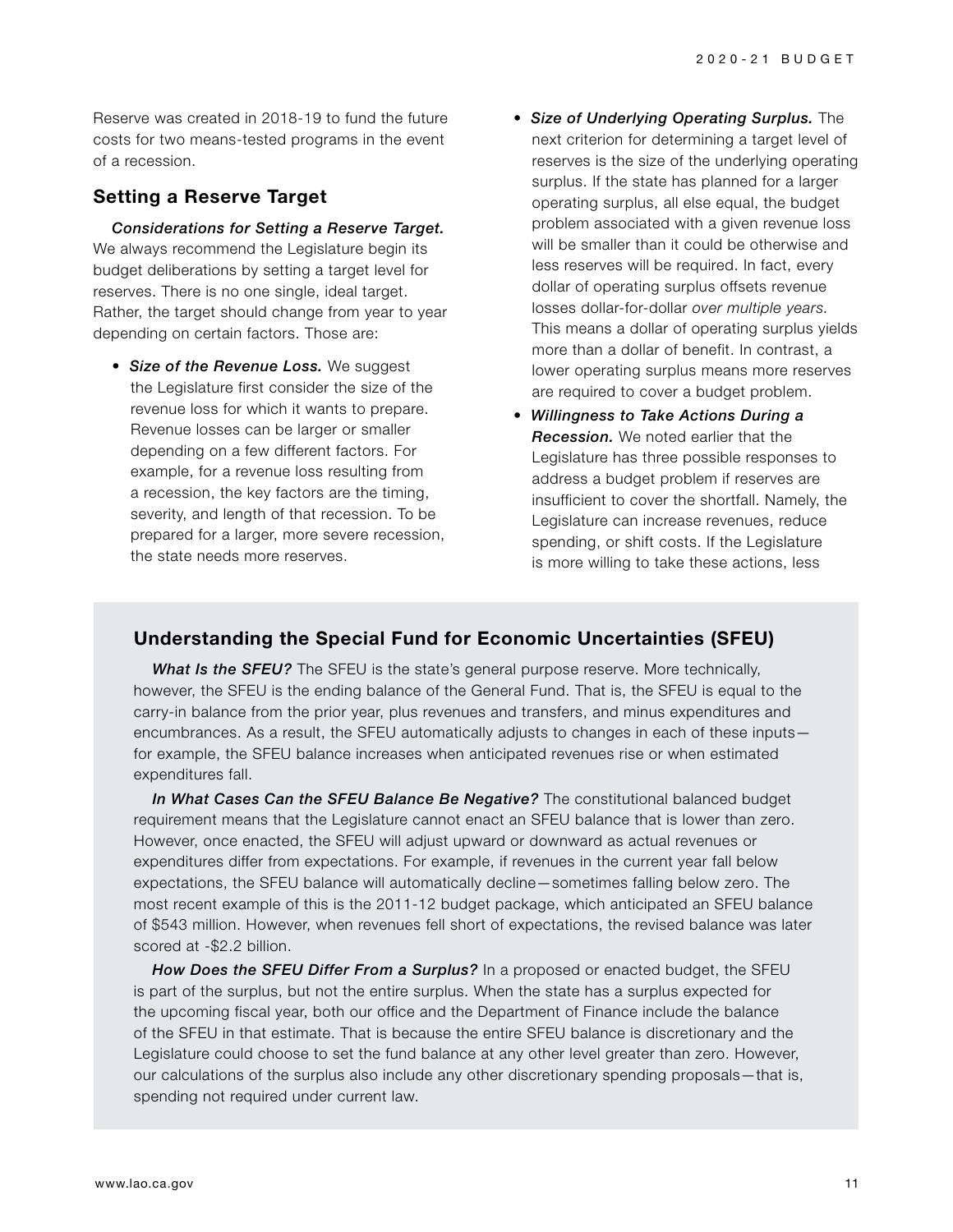reserves are needed. On the other hand, if the Legislature would prefer to cover most or all of a future budget problem with reserves, then more reserves would be needed.

• *Ability to Take Actions During a Recession.* While the Legislature has a great deal of control over the state budget, there are some areas of the budget in which the Legislature has less flexibility to reduce costs. The areas where the Legislature has more flexibility might not align with those where the Legislature would prefer to make budgetary reductions. For example, while the Legislature has significant discretion to lower General Fund spending on the universities, many policymakers might prefer not to do so. Conversely, it might be appealing to reduce debt payments or pension contributions during a recession, but the Legislature has very little flexibility to do so.

#### *Past Publications Noted Budget Problems Likely to Range From \$20 Billion to \$40 Billion.*

Our past budget publications have estimated ranges of reserves that would be needed for the state to weather various types of recessions with minimal reductions to ongoing programs. Based on the experience of recent recessions, we estimate the state would need about \$20 billion in reserves to cover a budget problem associated with a mild recession (a revenue loss of about \$40 billion) or \$40 billion to cover a moderate recession (a revenue loss of about \$80 billion). (The nearby box describes how the concepts of "budget problem" and "revenue loss" differ.)

*Reserve Target Will Change Depending on Operating Surplus.* Those estimates of budget problems assume the state has no operating surplus. Yet, if the state does have an operating surplus, it directly would offset reserves needed. For example, if a recession is expected to last three years, a \$1 billion operating surplus would offset revenue losses by \$3 billion, lowering reserves needed by a like amount.

#### **How a Budget Problem Differs From a Revenue Loss**

A budget problem represents the amount by which expenditures exceed revenues in a given year. A budget problem is not the same as a revenue loss. There a two key reasons for this:

- Operating Surplus Lowers Potential Budget Problem. First, as this report has discussed extensively, if the state has an operating surplus, that will "cushion" an initial revenue loss to some extent. This means that revenues can decline relative to expectations by some amount before they actually fall below baseline spending.
- **Constitutional Spending Requirements Fall When Revenues Fall.** Second, some state expenditures adjust automatically to changing revenue conditions, also offsetting revenue losses. For example, the state's required debt payments under Proposition 2 (2014) likely will fall by at least \$1 billion or \$2 billion over a multiyear period, leading to a smaller budget problem. (The state's other annual debt payments—for example, for bond debt service would not be affected.) In addition, required General Fund spending on schools and community colleges—under the provisions of Proposition 98 (1988)—also usually declines when revenues do. If the Legislature does not wish to reduce school and community college spending in a recession, the budget problem would be larger than what we have described here, and more reserves would be required.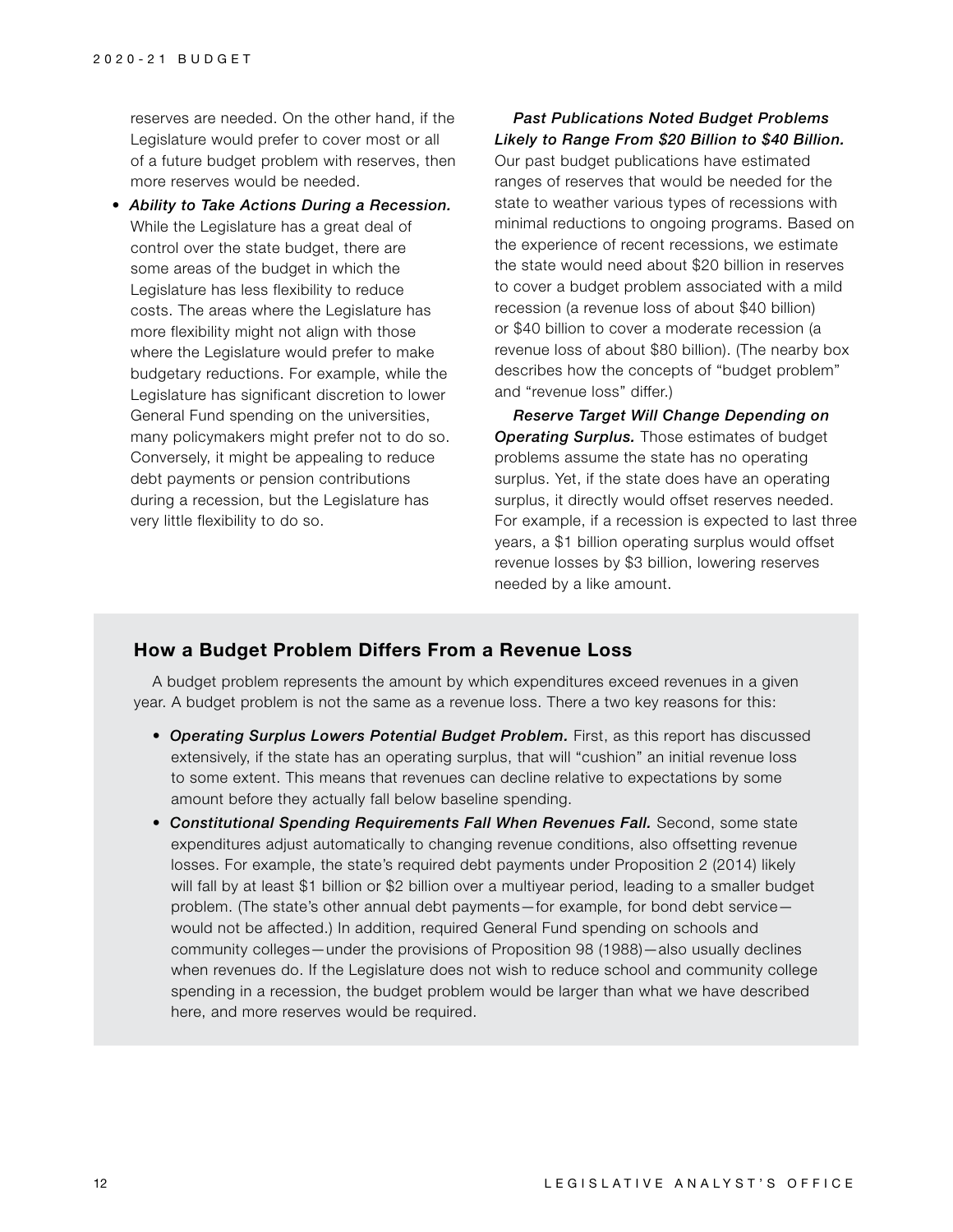# 2020-21 BUDGET STRUCTURE

This section applies the analytical framework from this report to the budget structure for 2020-21. In particular, we evaluate the proposed structure of the Governor's budget and offer alternatives and recommendations to improve its resilience.

*Prior Budgets Affect Starting Place for 2020-21.* The starting place for each annual budget is the result of the cumulative effects of decisions made in the past. The 2020-21 budget is influenced, in particular, by a number of significant choices from 2019-20. First, last year's spending plan allocated a large dollar amount of discretionary spending toward new ongoing purposes. Specifically, the budget included \$4 billion in new discretionary spending, which is expected to grow to \$6 billion over time. On the other hand, the budget dedicated a large amount of funding to accelerating payments toward state debts. While those payments are likely to eventually save the state billions of dollars over the long term, in 2020-21 those payments are saving the General Fund less than \$100 million.

# **THE GOVERNOR'S PROPOSED BUDGET STRUCTURE**

This section describes and evaluates the Governor's proposed budget structure for 2020-21. First, we outline the assumptions that underline the Governor's multiyear budget estimates and evaluate their reasonableness. Second, we describe the key choices the Governor makes that affect the budget's multiyear condition. Those assumptions and choices result in the key elements of the budget's structure: the operating surplus and reserves. Third, we describe those key elements and provide our assessment of them.

### **Key Assumptions**

While the Governor's budget includes hundreds of assumptions, we describe three key ones here. Each of these assumptions are vital to the underlying condition of the budget and dictateto a large degree—the multiyear condition of the budget. They are:

- *Economy Continues to Grow, Albeit at a Slower Pace.* The Governor's budget assumes the economy will continue to grow but at a more modest pace than recent years. Job growth is expected to continue but will slow as the pool of workers looking for jobs continues to shrink. Wage growth is expected to increase as employers compete for workers. Housing construction is expected to pick up after plateauing during the last few years.
- *Modest Revenue Growth.* The Governor's budget assumes General Fund revenues grow about 2 percent per year, increasing from \$150 billion in 2019-20 to \$164 billion in 2023-24. In contrast, revenues grew 6 percent in 2018-19 and are expected to grow 5 percent in 2019-20.
- *Managed Care Organization (MCO) Tax Approved.* After enacting the 2019-20 budget in June, the Legislature reauthorized the MCO tax in September. The MCO tax generates General Fund benefit by taxing enrollment in MCOs and using that revenue to offset General Fund costs in Medi-Cal. The MCO tax requires federal authorization. The Governor's budget assumed the federal government would eventually approve it in 2021-22. After the release of the Governor's budget, however, the federal government indicated it will not approve the tax. (A spokesperson for the administration has indicated they continue to expect to come to an agreement with the federal government on this issue.) The Governor's budget assumed no benefit from the MCO tax in 2020-21, but an annual benefit of \$1 billion to \$2 billion over the multiyear period.

#### *Assumptions Are Reasonable, but Uncertain.*

We find the administration's assumptions to be generally reasonable on net. On one hand, our own office's most recent estimates of multiyear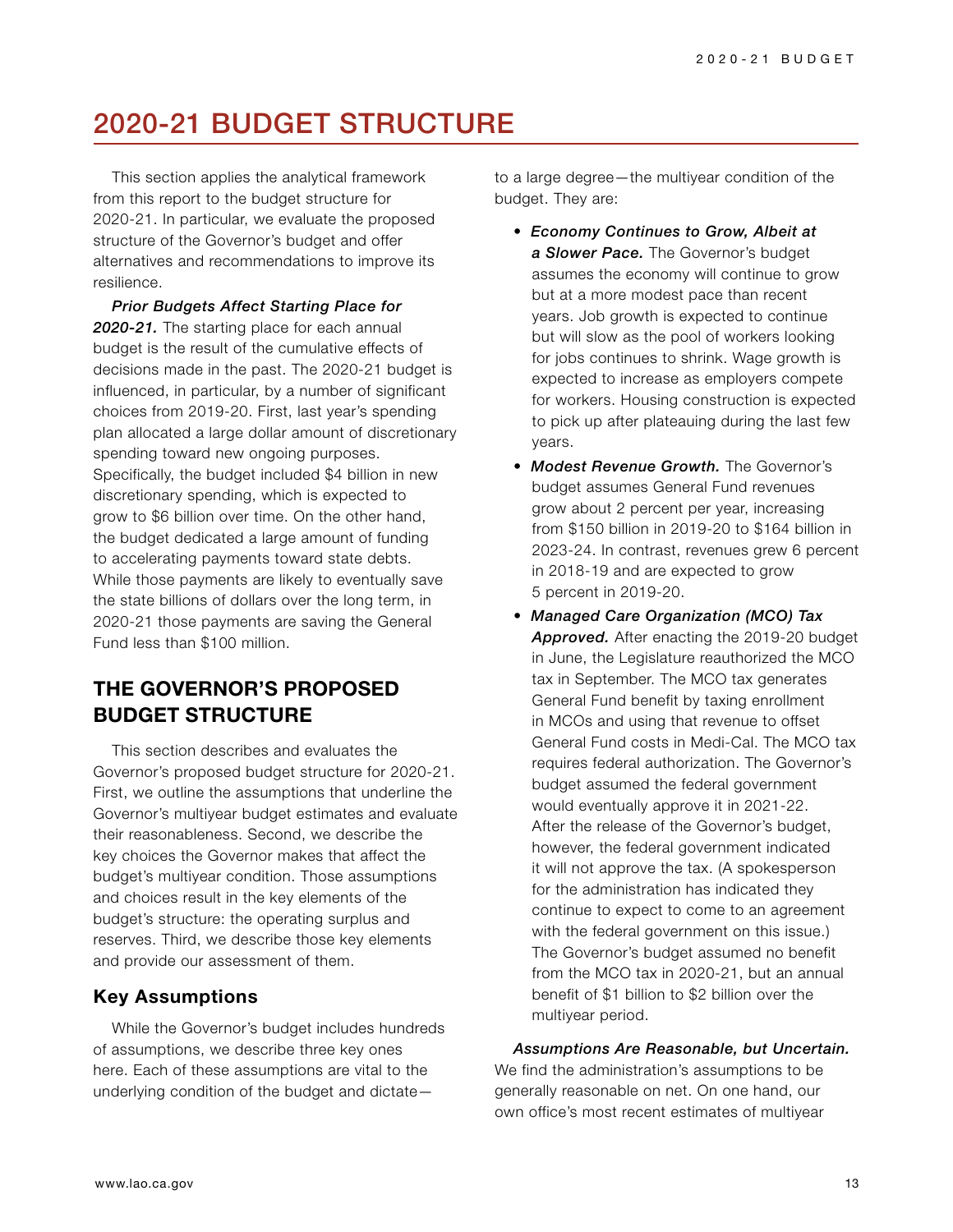revenue growth are somewhat higher than the administration's estimates—averaging 3.4 percent over the period. This represents a net difference of \$5.6 billion across 2021-22 to 2023-24. (While our revenue estimates were put together a couple of months before the administration's were, there have not been any major reversals in economic trends that would likely cause us to substantially change these estimates.) On the other hand, given that MCO tax approval is uncertain, the administration takes an optimistic approach in assuming it ultimately is approved.

### **Key Choices**

The primary choices the Governor makes in the budget that affect its multiyear structure are in allocating the surplus. We estimate the Governor had a \$6 billion surplus to allocate in the 2020-21 budget process. (The box below discusses our calculation of the surplus and how it relates to the state's net position in financial statements.) The Governor chooses to allocate that surplus to a variety of purposes, including:

- *\$2.7 Billion to One-Time or Temporary*  **Spending.** The Governor dedicates \$2.7 billion of this surplus to one-time or temporary spending—which we define to mean spending that will occur under law for fewer than four years. Unless reauthorized, this spending will not continue in future years thereafter.
- *\$1.6 Billion of Surplus to Ongoing Spending (Growing to \$1.9 Billion Over Time).* The Governor's spending proposals also include \$1.6 billion in ongoing spending, representing roughly one-quarter of resources available. Because some of these ongoing proposals are phased in over a multiyear period, we estimate the cost at full implementation of these proposals is \$1.9 billion annually.
- *\$235 Million to Accelerate Planned CalPERS Payment.* The 2019-20 budget authorized three future supplemental payments to state employee pensions: \$265 million in 2020-21, \$200 million in 2021-22, and \$35 million in 2022-23. The Governor's budget accelerates the planned out-year payments to the current

# **How Our Calculation of the Surplus Interacts With State Financial Statements**

**State Produces Annual Financial Statements.** Each year, the State Controller's Office works with departments to produce the Comprehensive Annual Financial Report (CAFR). The CAFR displays the state's finances in compliance with generally accepted accounting principles (GAAP) for state and local governments in the United States. The Governmental Accounting Standards Board—a nonprofit entity—has a key role in establishing GAAP for state and local governments. The State Auditor's Office audits the CAFR, and the report is released each spring.

*How the Budget Can Have a "Surplus" and Hundreds of Billions of Dollars of Liabilities.* The CAFR includes a statement of the state's assets and liabilities, which are not reflected in the state budget. For example, the CAFR reflects the state's hundreds of billions of dollars in liabilities, but those do not appear in the budget. That is because financial statements like the CAFR serve a different purpose than the state budget. Debts like unfunded liabilities have budgetary implications to the extent that addressing them requires more (or less) expenditures in a given year. Financial statements are important for budgetary conversations because they signal the extent to which these future payments will grow. However, the calculation of the state's budgetary position—for example, the surplus or deficit—in any given year is not otherwise affected by changes in unfunded liabilities and other debts.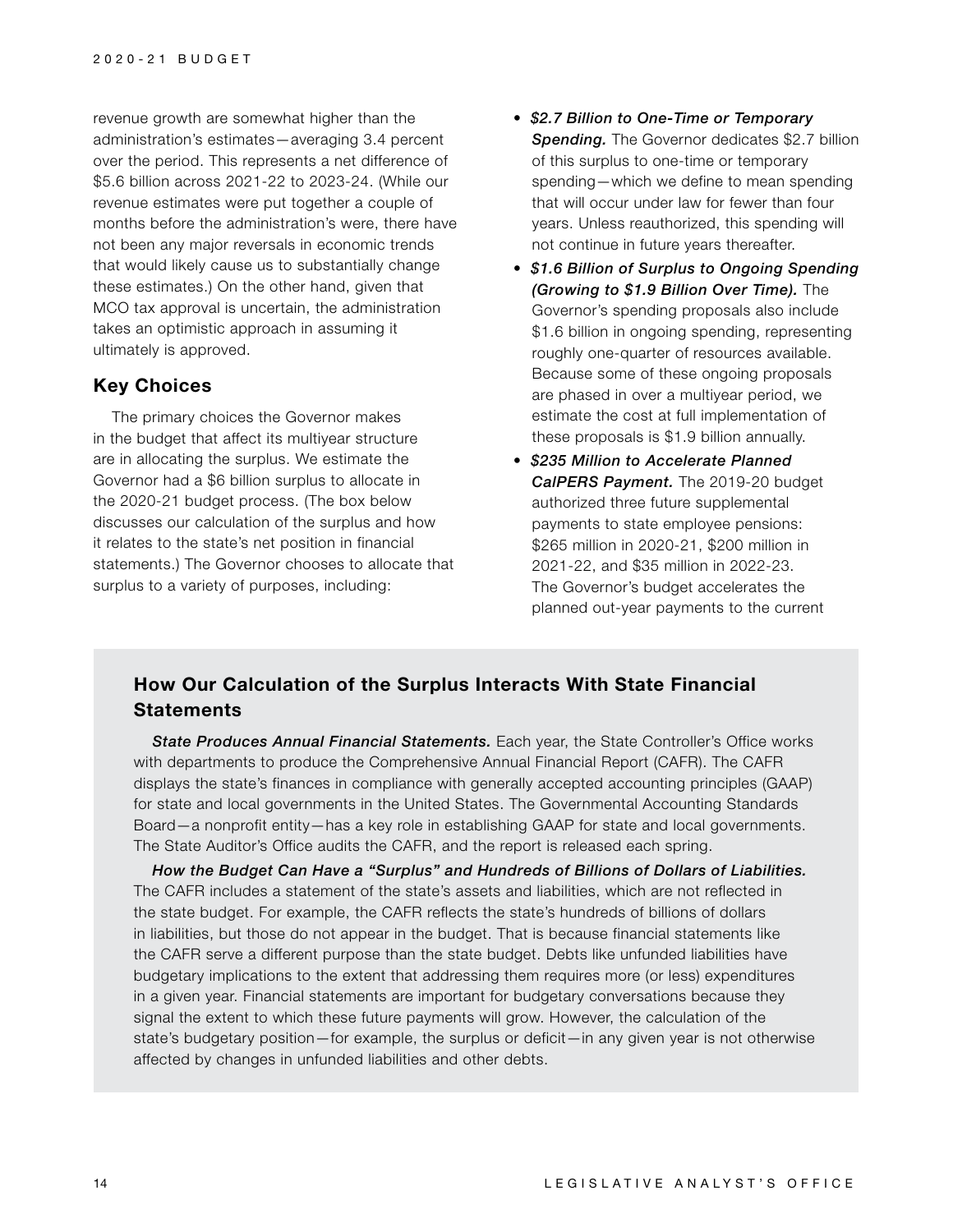year, resulting in \$235 million in additional payments this year.

#### *Governor's Budget Chooses to Suspend Program Expenditures in 2023-24.* The

2019-20 budget package made a number of ongoing program augmentations subject to suspension on December 31, 2021 if the budget is not projected to collect sufficient revenues to fund them. The augmentations subject to suspensions were in a variety of state programs, including In-Home Supportive Services, developmental services, and Medi-Cal. The Governor proposes delaying the planned suspensions by 18 months to July 1, 2023. However, because the Governor also proposes new spending of roughly the same cost of these suspended programs, he is effectively choosing to suspend the program expenditures in order to fund its new priorities. Absent the new proposed spending that totals roughly \$2 billion in 2023-24, the suspensions would not need to be operative.

*Constitutionally Required Debt Payments Focus on Teachers' Pensions.* The Governor also makes choices in allocating constitutional requirements that affect the budget's structure. (These requirements are considered part of baseline spending and so are not included in the allocation of the \$6 billion surplus.) In particular, under the Governor's revenue estimates, the state is required to make \$2 billion in additional debt payments

under Proposition 2. (The box below describes Proposition 2 in more detail, including the various ways it improves budget resilience.) The Governor allocates these payments to a few different purposes, placing an emphasis on the state's unfunded liabilities for teachers' pensions. While this payment would help to pay down debt, it is unlikely to result in state savings over the next few years. As a result, it has little effect on the multiyear budget condition.

### **Key Elements**

In this section we describe—and then provide our evaluation of—the two key elements of the Governor's multiyear budget structure: the planned operating surplus and reserve level. In particular the Governor proposes:

• *Multiyear Budget Structure With Small*  **Operating Surpluses. Figure 8** (see next page) shows the operating surpluses under the administration's estimates in the Governor's proposed budget. (Importantly, this figure shows the administration's own assessment of its proposals, not our independent estimates.) As the figure shows, the administration's estimates suggest the proposed budget is in structural balance with operating surpluses near zero in most years of the period.

# **How Proposition 2 Improves Budget Resilience**

*Reserve Deposits Mitigate Revenue Losses.* Proposition 2 (2014) aims to insulate the budget from revenue declines in several ways. In particular, it sets aside monies—including from capital gains, one of the most volatile components of state revenues—and dedicates them to budget reserves and debt payments. It therefore first mitigates revenue losses first by taking revenues "off the table" in good economic times, which can lead to lower ongoing spending increasing the state's operating surplus. Second, it requires the state to build budget reserves.

*Some Debt Payments Further Increase Operating Surplus.* To the extent that Proposition 2 debt payments are used to pay down debts that result in state savings, the measure also further increases the state's operating surplus. For example, in the 2019-20 budget, \$1.1 billion in Proposition 2 debt payment requirements were used to make a supplemental payment to the California State Teachers' Retirement System (CalSTRS). This payment is likely to reduce state contributions to CalSTRS over the next few decades, saving the state money. However savings are unlikely to begin accruing for at least a few years.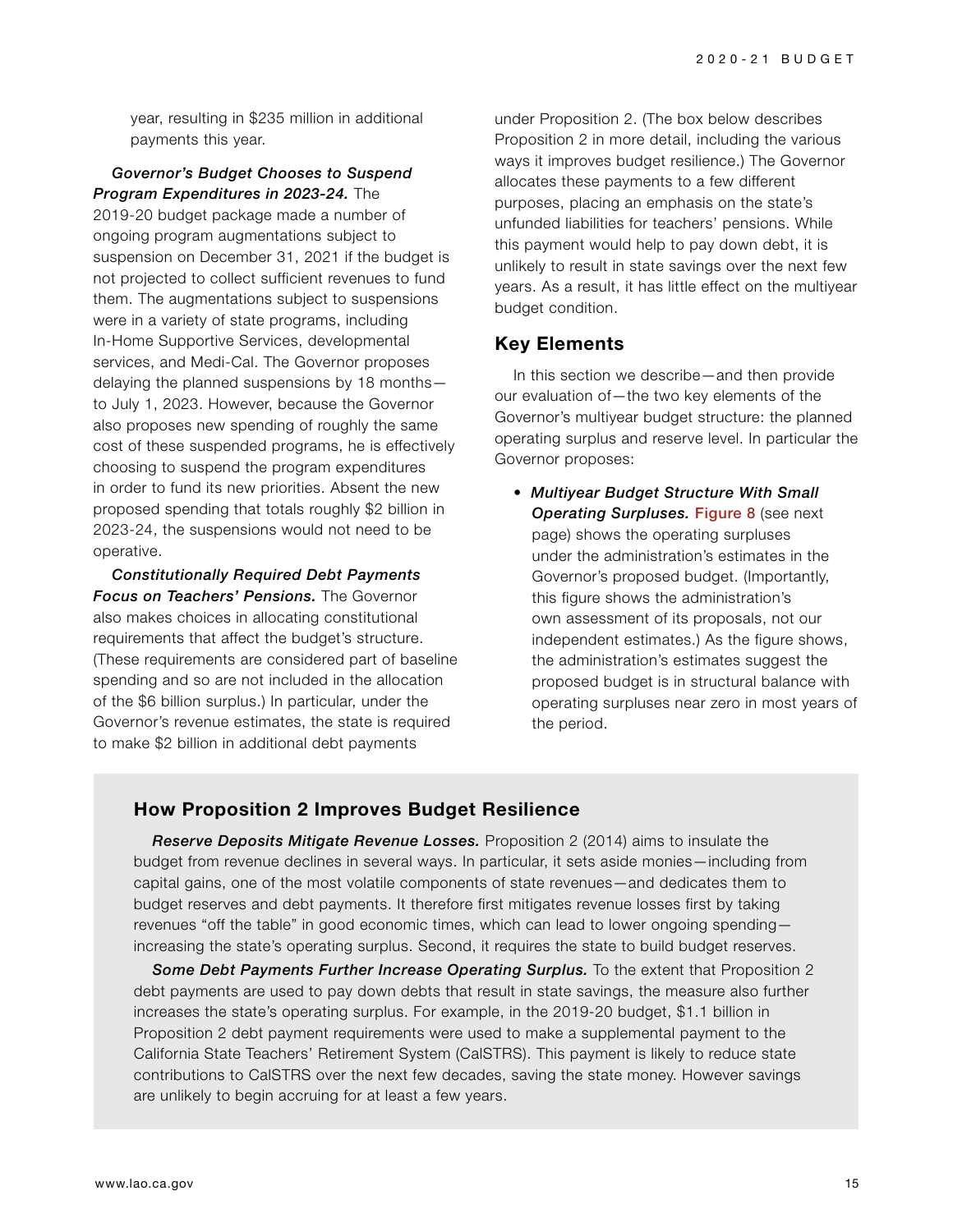• *Total Reserve Balance of \$20.5 Billion.* Under the Governor's proposed budget, the state would end 2020-21 with \$20.5 billion in total reserves. This represents an increase of \$1.7 billion from the 2019-20 enacted reserve level of \$18.8 billion. This increase is nearly entirely attributable to the state's constitutional reserve requirement. (Reserve deposits would also continue throughout the period, as required under the state constitution and also shown in Figure 8.)

*Recommend Legislature Consider Priority of Governor's Proposals Relative to Proposed Suspensions.* The administration's own multiyear estimates suggest the state cannot afford both to make the new augmentations proposed by the

**Figure 8**



Governor and avoid suspending existing program expenditures in 2023-24. While we acknowledge there is a great deal of uncertainty in these estimates, the Governor's budget effectively chooses to make new program augmentations at the expense of existing expenditures subject to suspension. If the Legislature agrees with the assumptions underlining the Governor's budget, we recommend it consider whether the new spending proposed by the Governor is a higher priority than the augmentations subject to suspension. Forgoing some of these augmentations also would increase the state's operating surplus over the multiyear period.

*Operating Surplus More Important This Year Than Prior Years.* Reserves are the best tool the

> state has to address budget problems that emerge during temporary shocks to the state budget—such as a recession. However, they are a poorly suited and inappropriate tool for addressing ongoing structural budget problems. For example, if the state in unable to gain federal approval for the MCO tax, using reserves to cover the budget problem that likely would emerge would be inadvisable. Similarly, if the economy cools and revenue growth weakens—as some economic signals suggest—we likely would advise the Legislature against using reserves to cover any ensuing budget problems. As such, maintaining an operating surplus is the key tool to prevent risks like these from developing into deficits—making it more important to the budget condition than it has been in previous years. By proposing a budget that does not include much of an operating surplus, the Governor eliminates this cushion at the very moment the risk of doing so is heightened. Correspondingly, we have recently sharpened our focus on this issue.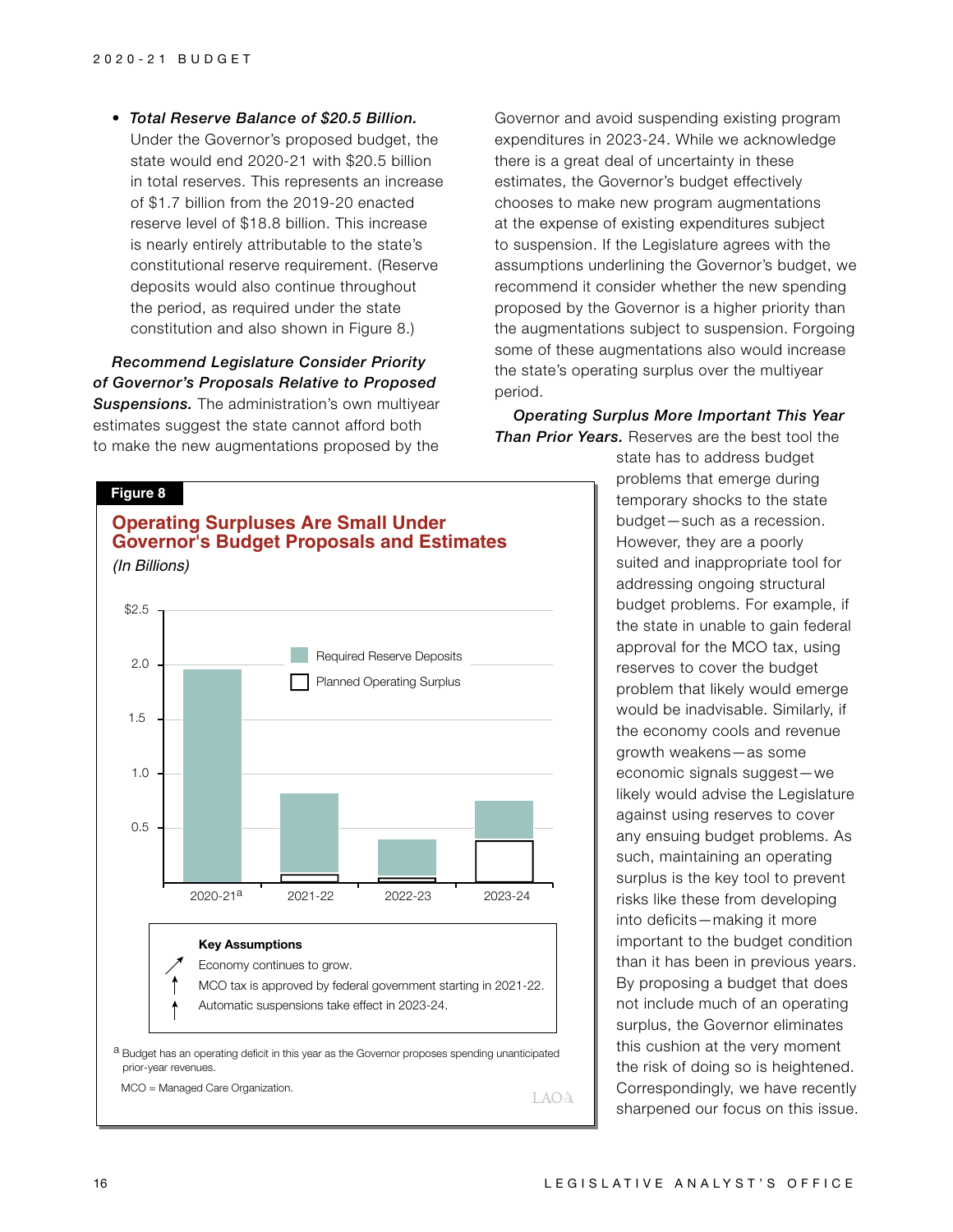#### *Proposed Reserves Are Sufficient to Cover Revenue Loss of \$47 Billion.* After

accounting for the proposed operating surplus and constitutional funding requirements, the Governor's level of reserves could address a revenue loss of \$47 billion. (This assumes schools and community colleges are funded at their constitutional minimum level.) This is less than the revenue loss we estimated the budget could withstand—\$57 billion—in our most recent *Fiscal Outlook*. There are two reasons the Governor's budget is less prepared for a recession than our *Fiscal Outlook* anticipated:

• *Lower Operating Surpluses.* First, the Governor proposes lower operating surpluses than our *Fiscal Outlook* anticipated. In particular, our *Fiscal Outlook* estimated the budget would have operating surpluses of roughly \$3 billion each year. The Governor's estimated operating surpluses, however, are near zero in two years of the period. There are two reasons for this difference: (1) the Governor assumes lower revenue growth than we do and (2) the Governor proposes nearly

#### \$2 billion of new ongoing spending. (Our outlook does not assume any new spending above what is required to fund existing services.)

• *Governor Builds Less in Reserves.* The second reason for the difference in preparedness is the planned reserve level. In our *Fiscal Outlook* scenario, we assumed the state entered the recession with \$23 billion in reserves. The Governor proposes a reserve level of \$20.5 billion.

*To Prepare for a Larger Revenue Loss, Either More Reserves or Higher Operating Surpluses Are Needed.* By proposing a budget with very small operating surpluses, the Governor eliminates a key tool of recession preparedness. In a still-growing but now mature economic expansion, supplementing the state's fiscal resilience by preserving a larger operating surplus would be prudent. Alternatively, if the Legislature chooses to follow the Governor's approach on the operating surplus, we advise building more reserves, for example, by repurposing some of the Governor's one-time spending proposals.

# **CONCLUSION**

California has made significant progress in recent years to improve its budget structure, making the state more fiscally resilient. Yet the process of achieving resilience can never be considered finished. In fact, the goals for state reserves and operating surpluses will constantly shift, updating each year depending on new information about the challenges and conditions facing the state. As a result, the state's fiscal condition and budget structure must be revisited each year.

At times, concepts like multiyear budgeting and the state's operating surplus are complex and seem abstract. Yet we do not emphasize the importance of them for their own sake. Rather, the goal of this exercise is to evaluate whether or not the state can afford to keep its current commitments and to help decision makers determine the extent to which the state can support new services. While we conduct this exercise based on what we know today—and our knowledge of the world and the future is limited—it is nonetheless integral to these decisions.